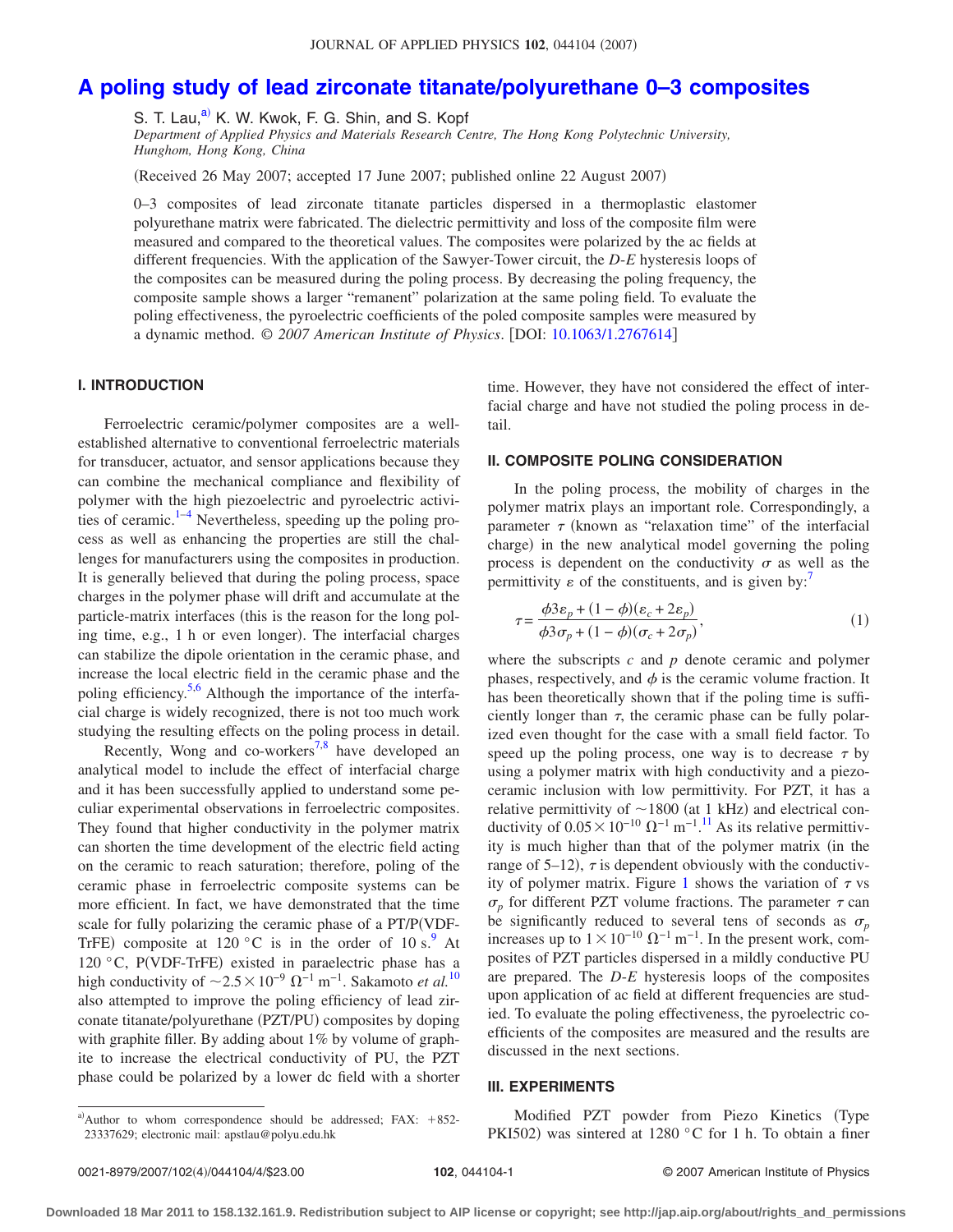<span id="page-1-0"></span>

FIG. 1. Variation of the  $\tau$  with  $\sigma_p$  for PZT/polymer composites.

powder, the sintered particles were ground by ball milling. Thermoplastic PU pellets supplied by Dow Chemicals (Pellethane® 2103-80AE) were dried at 60 °C for 12 h before subsequent processing. A predetermined amount of the PZT powder was blended with the dried PU in a twin-screw HAAKE MiniLab II microcompounder (Thermal Fisher Scientific) at  $\sim$  170 °C for 15 min, and PZT/PU composite fiber was then extruded at  $\sim$ 160 °C. The fiber was cut into small pellets and fabricated into thin film samples with thickness ranged between 40 and 55  $\mu$ m by hot compression molding. The ceramic volume fraction of the composite sample, as calculated using the density of PZT  $(=7700 \text{ kg/m}^3)$  and PU  $(=1130 \text{ kg/m}^3)$  provided by the manufacturer and the measured density of composite film, was about 0.19. For subsequent poling process, gold electrodes with 3 mm of diameter were sputtered on both sides of the samples. The crosssection morphology of the PZT/PU composite was studied using a field-emission scanning electron microscope (FESEM) (Cambridge Stereoscan 440).

By mean of a Sawyer-Tower circuit, $12$  the samples were poled by several cycles of an ac field at room temperature, and the remanent polarization  $P_r$  of the samples was also measured at the same time. The poling field  $E_a$  was increased progressively to a maximum value (before sample breakdown) in a step of 2.5 MV/m. At each step, a few cycles of the ac voltage were applied to the sample until the observed hysteresis loop became unchanged. The  $P_r$  was determined as the observed polarization value at the end of the application of the  $E_a$  field. In the present work, the composite samples were poled at different frequencies ranged from 0.2 to 0.013 Hz. For comparison, the composites were also poled by a dc field for 1 h at room temperature. All poled samples were put into an oven and kept at 60 °C for at least 10 h under short circuit condition to remove any unwanted trapped charge.

The dielectric property of the sample was measured as a function of frequency at room temperature using an HP4194A impedance/gain-phase analyzer. To separate the real pyroelectric response from the thermally stimulated discharge in polymeric materials, an ac method $^{13,14}$  $^{13,14}$  $^{13,14}$  was used to determine the pyroelectric coefficients of the samples. The experimental setup is schematically shown in Fig. [2.](#page-1-1) A sinusoidal voltage  $V_{ac}$  at a frequency  $f$  of 5 mHz from the lock-in

<span id="page-1-1"></span>

FIG. 2. Schematic diagram of the setup for dynamic pyroelectric measurement.

amplifier superimposed on a dc voltage  $V_{dc}$  was applied to drive the Peltier thermoelectric element via a proportionalintegral-derivative (PID) temperature controller. The sample, placed on the Peltier element, experienced a sinusoidal temperature modulation  $T(t) = T_0 + T_\Delta \sin(\omega t)$  with amplitude  $T_\Delta$ of 1.2 °C at the temperature  $T_0=26$  °C. The induced pyroelectric current  $J(t)$  was measured with an electrometer and lock-in amplifier. The pyroelectric coefficient  $p$  is then calculated using the component of the observed current 90° out of phase with the temperature modulation [i.e., in phase with the heating rate  $dT(t)/dt$ ,

$$
J(t) = -pT_{\Delta}\omega\cos(\omega t). \tag{2}
$$

### **IV. RESULTS AND DISCUSSION**

The FESEM image of the PZT/PU composite is shown in Fig. [3.](#page-1-2) It can be seen that the PZT powder disperse uni-

<span id="page-1-2"></span>

FIG. 3. FESEM micrograph of the fracture surface of the 0–3 PZT/PU composite film.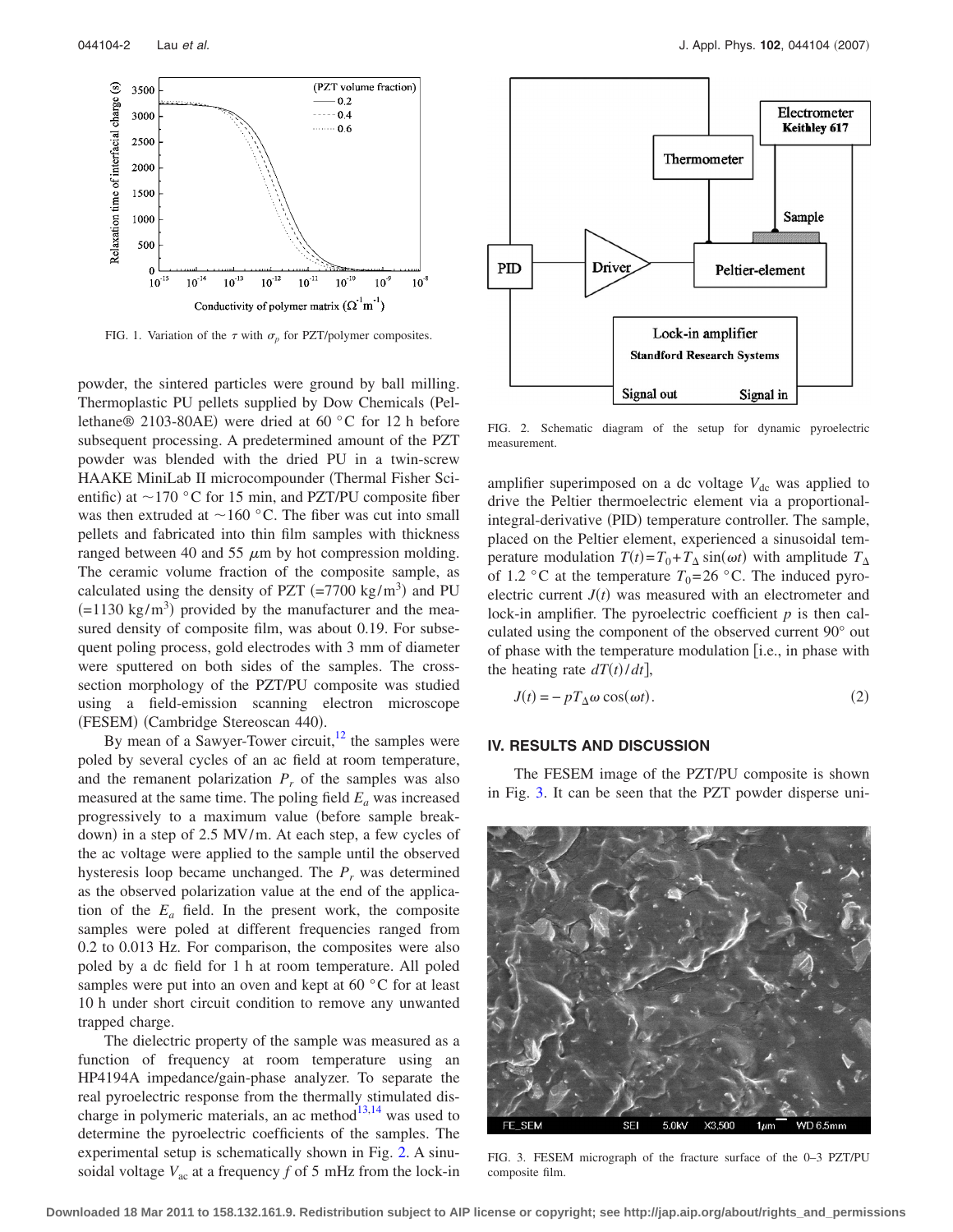<span id="page-2-0"></span>

FIG. 4. Relative permittivity and dielectric loss of PZT/PU composite as a function of frequency at room temperature. FIG. 5. The polarization hysteresis loops of PZT/PU composite film mea-

formly, without serious agglomeration, in the polymer matrix. The grain size is found in the range from 0.8 to 2  $\mu$ m. Figure [4](#page-2-0) shows the relative permittivity and dielectric loss of the composite as a function of frequency. The relative permittivity decreases with the frequency. At 1 kHz, the values of  $\varepsilon'$  and  $\varepsilon''$  are found to be 14.9 $\varepsilon_0$  ( $\varepsilon_0$  is the permittivity in vacuum) and 0.53, respectively. The theoretical permittivity of the 0–3 composite can be predicted by using Bruggeman's equations $^{15}$  as shown below,

$$
\frac{\varepsilon'_{c} - \varepsilon'}{(\varepsilon')^{1/3}} = \frac{(1 - \phi)(\varepsilon'_{c} - \varepsilon'_{p})}{(\varepsilon'_{p})^{1/3}},
$$
\n(3)

$$
\varepsilon'' = \frac{(\varepsilon'_{c} - \varepsilon')(\varepsilon'_{c} + 2\varepsilon'_{p})\varepsilon'\varepsilon''_{p}}{(\varepsilon'_{c} - \varepsilon'_{p})(\varepsilon'_{c} + 2\varepsilon')\varepsilon'_{p}} + \frac{3(\varepsilon' - \varepsilon'_{p})\varepsilon'\varepsilon''_{c}}{(\varepsilon'_{c} - \varepsilon'_{p})(\varepsilon'_{c} + 2\varepsilon')},
$$
\n(4)

where subscripts *c* and *p* refer to the particle inclusion and matrix, respectively, and  $\phi$  is the volume fraction of the inclusions in the composite. By substituting the permittivity and dielectric loss for PZT  $(\varepsilon_c' = 1800\varepsilon_0$  and  $\varepsilon_c'' = 0.279)$  and those values for PU  $(\varepsilon_p' = 7.7 \varepsilon_0 \text{ and } \varepsilon_p'' = 0.25)$ , the theoretical values of  $\varepsilon'$  and  $\varepsilon''$  for the composite are obtained ( $\varepsilon'$ )  $=14.4\varepsilon_0$  and  $\varepsilon''=0.48$ ). The good agreement between the measured and theoretical values implies that the composite has a good 0–3 connectivity and homogeneity.

The polarization hysteresis loops of PZT/PU composite film measured during the ac poling at 0.2 Hz are shown in Fig. [5.](#page-2-1) The observed hysteresis loops are slightly different to the typical *D*-*E* loop in ferroelectrics. Since the polymer has high electrical conductivity, the rounded ends of the loops are due to the electrical conduction in the polymer matrix. As expected, when the electric field increases, the hysteresis loop grows and the remanent polarization increases. Figure [6](#page-2-2) shows the variation of the remanent polarization  $P_r$  with the electric field  $E_a$  for all composite samples. At low frequency  $(f \ge 0.1 \text{ Hz})$ , the observed  $P_r$  value remains almost zero until  $E_a$ =50 MV/m, and it then increases obviously with increasing  $E_a$ , reflecting that that the electric field is high enough to switch the dipoles of the ceramic phase. The observed  $P_r$ value increases significantly with decreasing the poling fre-

<span id="page-2-1"></span>

sured during the ac poling at a frequency of 0.2 Hz.

quency at each  $E_a$ . For the frequency down to 0.03 Hz, the observed  $P_r$  value starts to increase at a much lower poling field, *Ea*=20 MV/m. However, electrical breakdown occurs when the electric field increases to  $E_a \sim 70$  MV/m.

The poling effectiveness was evaluated by measuring the pyroelectric coefficient *p* of the composite samples and the result is tabulated in Table [I.](#page-3-13) For comparison, the pyroelectric response of the composite samples polarized with a long time poling method (i.e., under dc field at room temperature for 1 h) was measured and the result is also shown in Table [I.](#page-3-13) The *p* value increases obviously with decreasing the poling frequency. For poling frequency of  $0.2$  Hz (sample A), the  $p$ value is 15  $\mu$ C/m<sup>2</sup> K. When the poling frequency decreases to  $0.03$  Hz (sample E), the  $p$  value increases by twice. At the poling frequency of  $0.02$  Hz (sample F), the highest  $p$  value is obtained (=32  $\mu$ C/m<sup>2</sup> K) which is nearly 80% to that observed in the dc poled composite samples. This implies that the ceramic phase is fully poled by the ac field. Further decrease in the poling frequency, similar *p* value is obtained with lower poling field (i.e., 60 MV/m). As mentioned

<span id="page-2-2"></span>

FIG. 6. Variation of the "remanent" polarization  $P_r$  with the electric field  $E_a$ for all composite samples (measuring frequencies:  $0.2$ ,  $0.1$ ,  $0.065$ ,  $0.05$ , 0.03, 0.02, and 0.013 Hz).